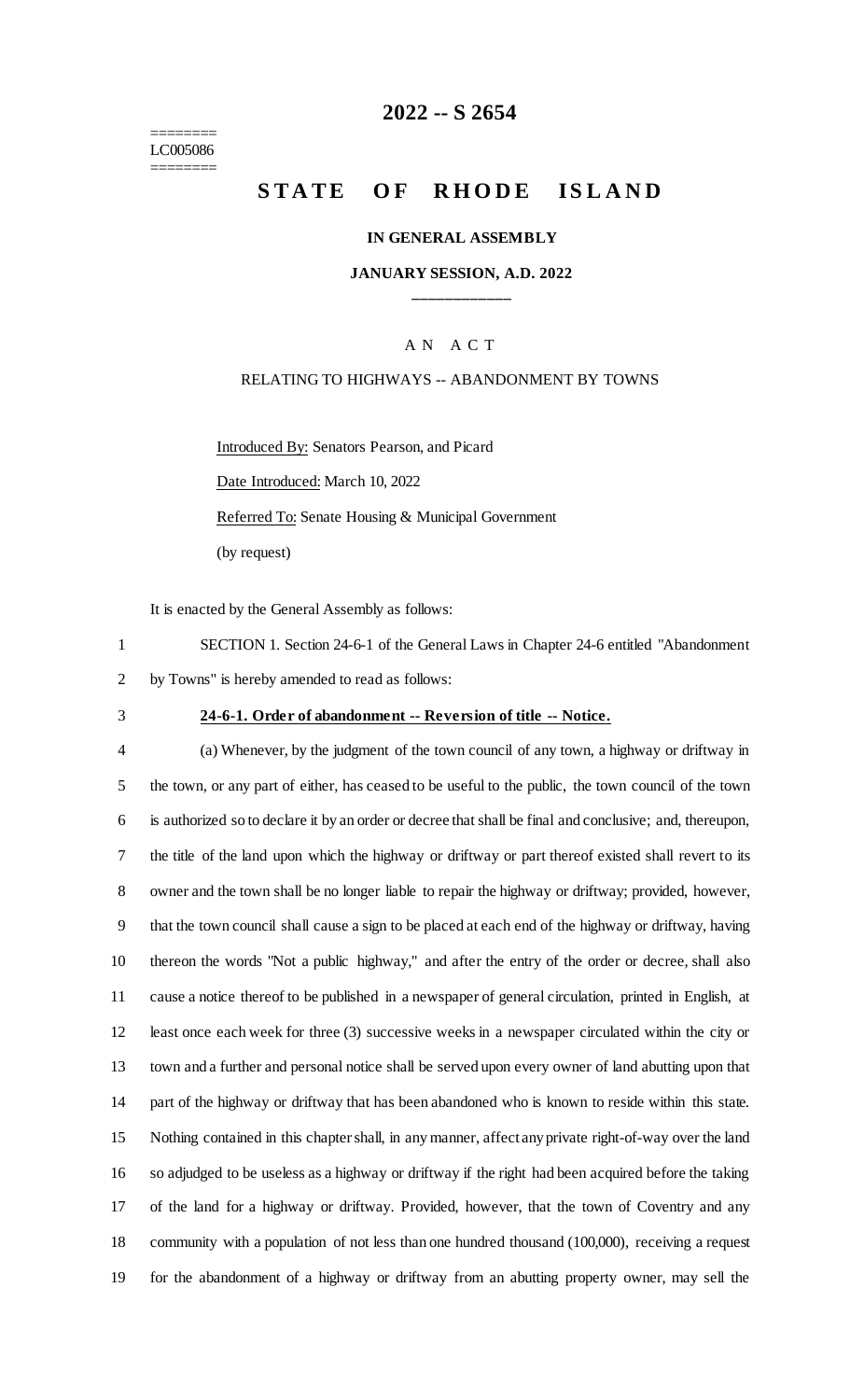highway or driftway to the abutting owner at fair market value; and provided, further, that the town of North Providence, upon receiving a request for the abandonment of a highway or driftway from an abutting property owner may sell the highway or driftway to the abutting owner, at fair market value; and provided further, that the town of New Shoreham, upon receiving a request for the abandonment of a highway or driftway from an abutting property owner, may sell the highway or driftway to the abutting owner at fair market value; and provided, further, that the town of Barrington, upon receiving a request for the abandonment of a highway or driftway from an abutting property owner, may sell the highway or driftway to the abutting owner at fair market value; and provided, further, that the city of Cranston, upon receipt of a request for abandonment of a highway or driftway within the city of Cranston, where the sale of the highway or driftway to an abutting owner would result in the creation of a new lot that would be in compliance with the minimum-area requirement for construction of a building that is a permitted use, may sell the highway or driftway to the abutting owner at fair market value; and provided, further, that the city of Warwick, upon receiving a request for the abandonment of a highway or driftway from an abutting property owner, may sell the highway or driftway to the abutting owner at fair market value; and provided, further, that the town of Middletown, upon receiving a request for the abandonment of a highway or driftway from an abutting property owner, may sell the highway or 18 driftway to the abutting owner at fair market value; and provided, further, that the town of 19 Cumberland, upon receiving a request for abandonment of a highway or driftway from an abutting property owner, may sell the highway or driftway to the abutting owner at fair market value. (b) Provided, further, that nothing in this section shall apply to private ways regardless of their use or maintenance thereof by any municipal corporation.

SECTION 2. This act shall take effect upon passage.

======== LC005086 ========